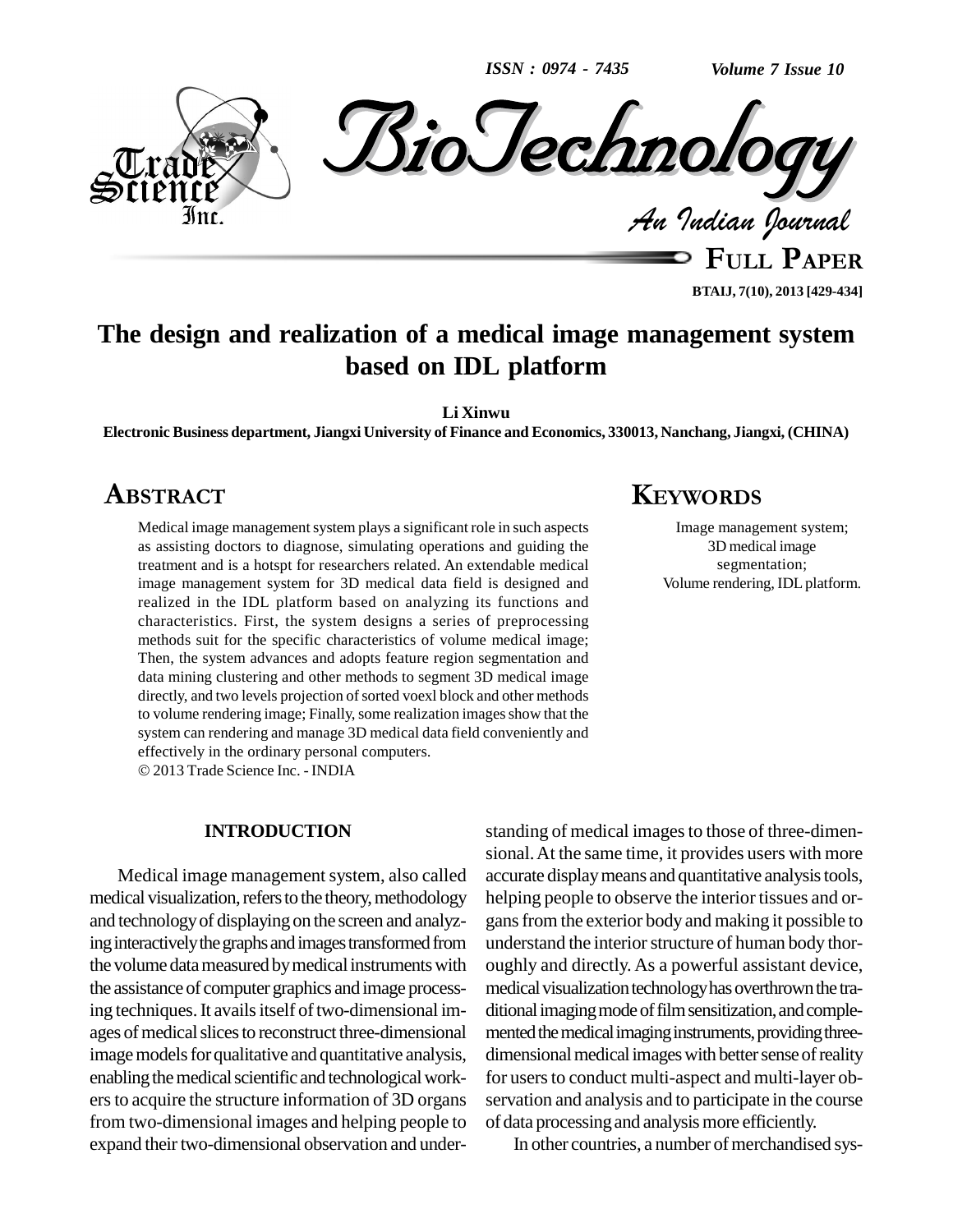tems concerning the above have been available, most of which are, nevertheless, based on the nonage algorithms for data field visualization and impose very high requireputer systems and exorbitant auxiliary software and hardware equipments. In our country, researches commence relatively late and no mature commercial system is available presently. Therefore, it is of great significance to develop applied basic researches in this field. This paper, with reference to the latest research findings in the related fields, makes an attempt to research the design of amedicalimagemanagementsystem,mainlyfocusingon such aspects as direct segmentation of three-dimensional medical data field, rendering acceleration and rendering quality enhancement and comes up with a version of medical image management system based on the IDL platform, which is capable of functioning on an average PC platform with a basic configuration.

# **FUNCTIONSAND CHARACTERISTICS ANALYSIS**

#### **Functions of the system**

The major functions of medical image management are asfollows: to input two-dimensional image serials generated by such equipments as CT and MRI, to preprocess(including filteringof waves, interpolation between cross-sectional images, and so on), to segment

ments on the running environment with sophisticated com-<br>three-dimensional models' functions such as rotation, and extract tissues, to reconstruct three-dimensional geometric models of pathologically changed, sensitive and<br>important tissues for the segments, and to activate the<br>three-dimensional models' functions such as rotation, important tissues for the segments, and to activate the zooming, cutting and stereo clipping. Figure 1 offers a diagrammatic sketch of the major functions of a medical image management system.

#### **Structure design of the system**

IDL, or Interactive Data Language, is an ideal software for data analysis, visualization representation and applied development with its extraordinarysuperiority in image processing and rendering. Since it totallyem braces matrix,IDLis capable of quick analysis of ex ceedinglygiantvolumes of data and visualized analysis of any data.

The volume rendering system discussed is developed on PC with a basic configuration of a P4 1.6 G CPU, a 1G memory and a 3D acceleration card, the operation system being eitherWindow XP. Design of the whole system is done in the IDL 4.0 integrative environment. Figure 2 shows the basic framework of the software.

## **The Requirements of designed system**

## **(1) Real time**

All the medical image management systems aiming for application have high demands for being real time. Usually its display rate of images must be no less than



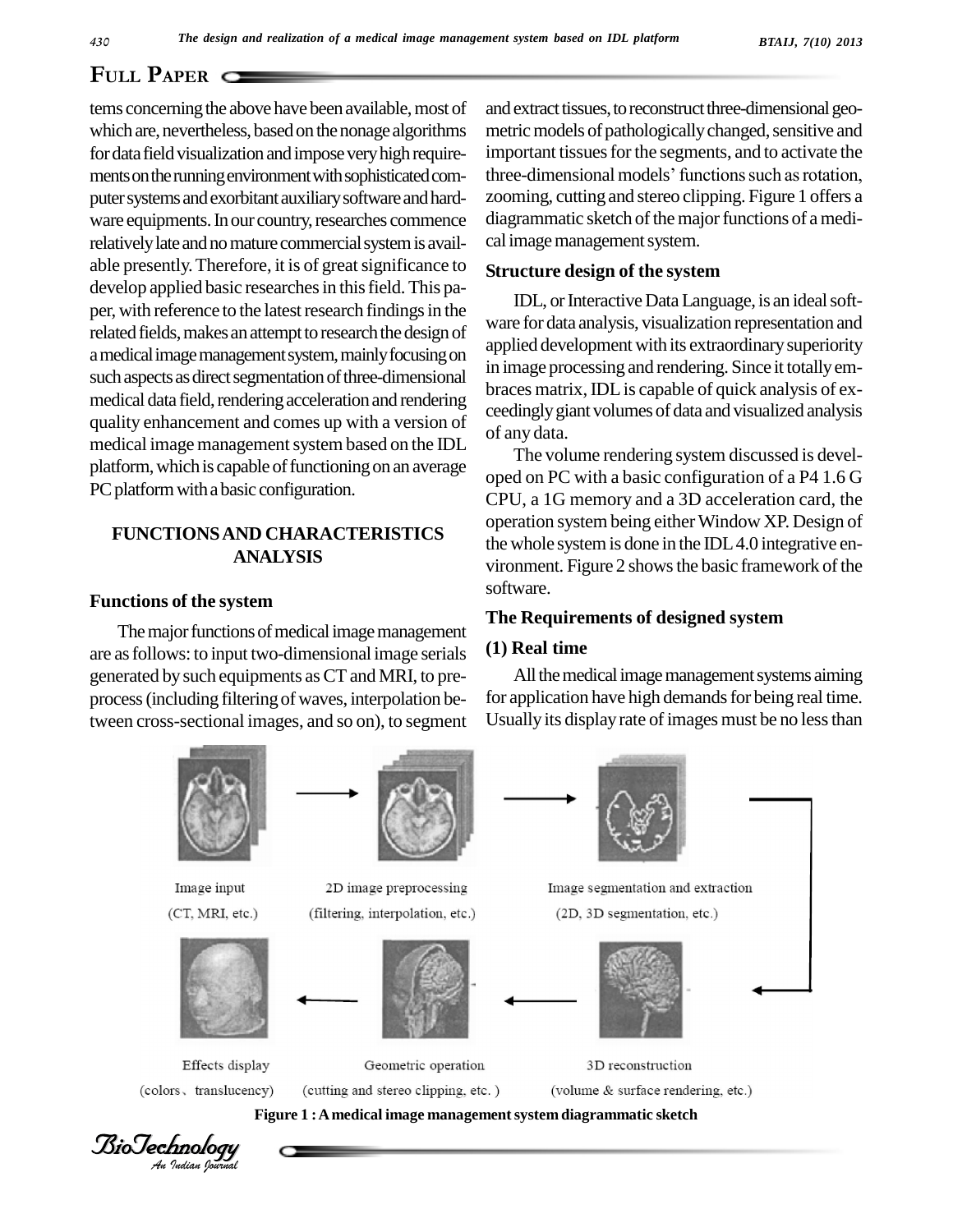ten frames per second. However, as for the visualizations tasks with data of great volumes, such as the medical CT data with an average size of 256\*256\*256, support from such graphic hardware as SGI workstation or graphic card with algorithms for integrative visualization is needed to be real time.

# Volume rendering application

IDL function library

IDL development environment

Windows operation system

Graphic hardware

**Figure 2 : The designed system structure graph**

## **(2)Interactivity**

Interactivity is another basic requirement for the application system.When designing the structure forthe three-dimensional medical image management system, this paper digs into the interactivity of rendering function modules. User input is able to control several key stages of the rendering process, for example, to choose Interpolation algorithms, to lower the image quality in compensation for rendering time, to choose synthetic algorithms to review different image results produced from different synthetic technology, or even to control cal<br>the opacity of data fields to adjust rendering effect ac-<br>cording to the user's visual sense. tra the opacity of data fields to adjust rendering effect ac-

## **(3)Independency from the platform**

Independency from the platform is the dream for the designers of every system, and the basic require ment of every user for the application of the system as well. The development of the system here is based on the IDL software development environment without the support of any specialized graphic card. With the excellent IDL feature of independency from the platform, the system is provided with an eminent transplant ability.

# **FRAMEWORK DESIGN OFTHE SYSTEM**

## **Categorization ofsystem function modules**

After preprocessing and segmenting the input im ages serials from such instruments as CT and MRI, the medical image management system reconstructs a threedimensional surface model and then makes further operations such as zooming, rotation, cutting and stereo clipping. The main function modules of this system are illustrated in Figure 3.

## **Acquisition and input of images**

The acquisition and input of images means to load the two-dimensional cross-sectional serial images generated by physical equipments and to transform them into a data file to facilitate other management mod ules. Despite the different forms of data generated by medical equipments, this system module might read all of them, bmp, jpg, tif, gif, dicom, for instance, conveniently and afterwards transform them into data files or arrays independent from any equipment through such processions as cross-sectional image registration, image format transformation and image normalization.

#### **Preprocessing of two-dimensional images**

Usually, it isimpossible for original data obtained from medical instruments to be inputted directly into visualization function modules, so transformation preprocessing of the data is indispensable. Therefore, the content of the module is the technological basis for the following processes. Utilizing the available technological achievement of image processing, the medical image management system designs a series of reasonable transformation preprocessing methods with regard to the actual physical features of medical images.

BioOM 3.6 protocol, the value disording equalization and 2D *Analysis and into regular data field, also termed as three-*When reading the image serial, the system intro duces such preprocessing methods as saving data with DICOM 3.0 protocol, mid-value theorem, edge-pre bicubic spline interpolation between slices.Then, after resampling, the system encapsules the two-dimensional dimensional medical image, which provides materials for the following tissue segmentation and rendering in three-dimensional space.

*Indian Journal*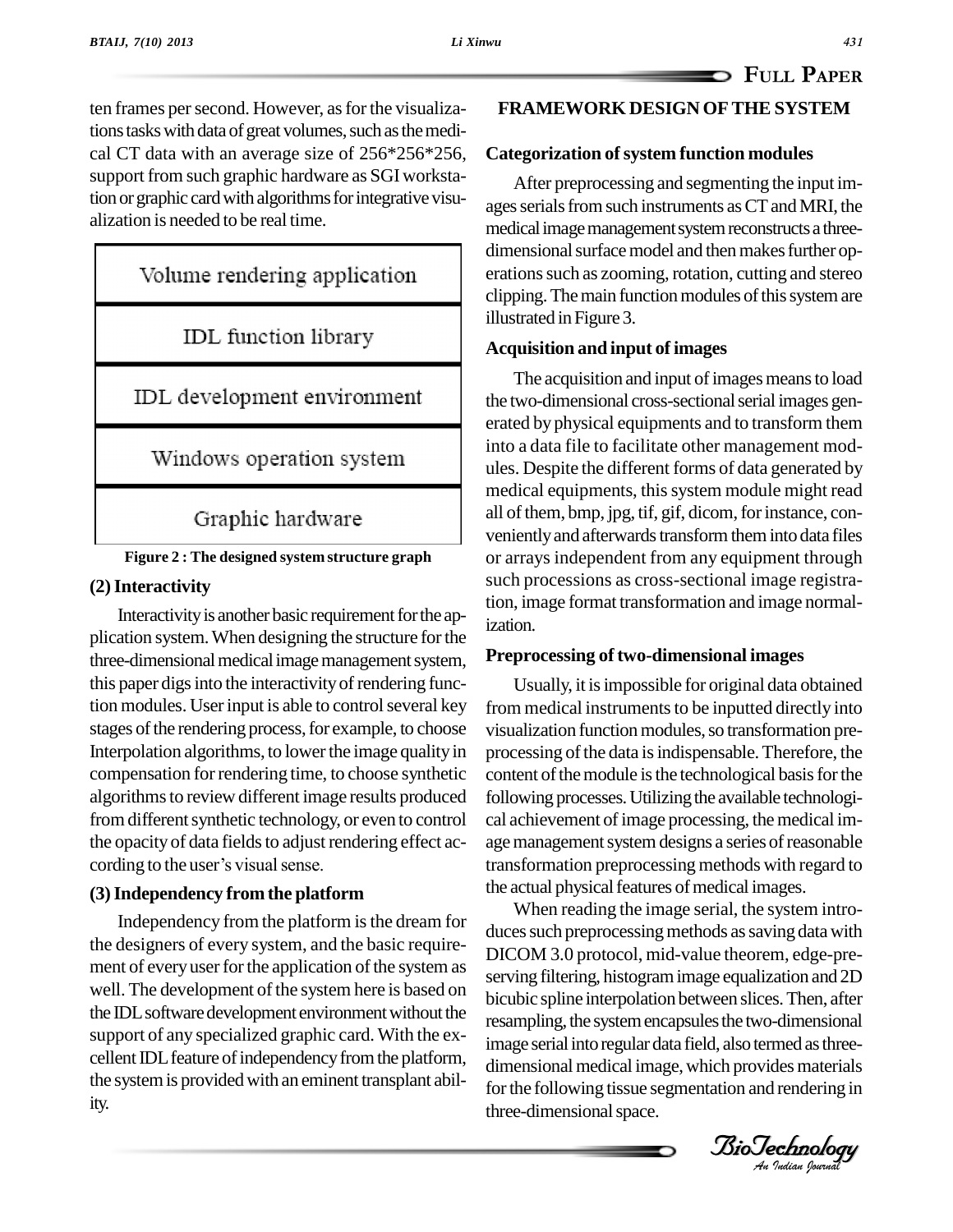

**Figure 3 : The function module structure of the system**

In view of the scale of the image data being loaded and the computer's processing ability and speed, the system compresses the scale of data to improve the visualization speed on the premise that the accuracyof segmentation and reconstruction of tissues or organs meets the cure requirements. A case in point is a twodimensional cross-sectional image with  $1024*1024$  pixel can be compressed as that of 512\*512 or 256\*256 through the means of dot interlaced sampling. Therefore, in the condition that layer numbers of cross-sectional image serial remains the same, the scale of the image date can be compressed into one-fourth or one sixteenth of the original.

#### **Segmentation and extraction of tissues or organs**

Biotechnology Biotechnology Biotechnology Pressure of the Lease Respective rendering. On the basis of image features directly aiming at three-dimensional medical data field smooth The system incorporates interactivity of images and actualizes tissue segmentation and extraction based on data partitioning and clustering to conduce the followand modality features of the waiting tissues or organs, this system realizes such segmentation methods as those based on the transitional characteristic region of threedimensional medical data field as well as on the medical fuzzy edge and date mining.

#### **Rendering of tissues or organs**

In order for better understanding of volume data, the system introduces many imaging ways of slice rendering, surface rendering and volume rendering. Algorithms for medical visualization generally falls into two categories, surface rendering and direct volume rendering. The former is to extract an iso-surface according to the assigned threshold value and then to render in the traditional way of curve surface shading. The latter isto project the data field directlyon the image plane as a whole for an overall image of the data field. Con structing in-between geometric primitive is unnecessary here to generate images with high quality and sense of reality, while surface rendering fails in this part. The disadvantage with direct volume rendering liesin the fact that high-powered acceleration algorithm is required because it is quite time-consuming to go over the whole data field for every image generated.

Focusing on direct volume rendering, this system takes advantage of the medical tissues and organs' feature of smooth transition and introduces the algorithm of coherent projection of secondary sorting voxels which can improve rendering speed without lowering the rendering quality and the algorithm of frequency domain volume

*Indian Journal*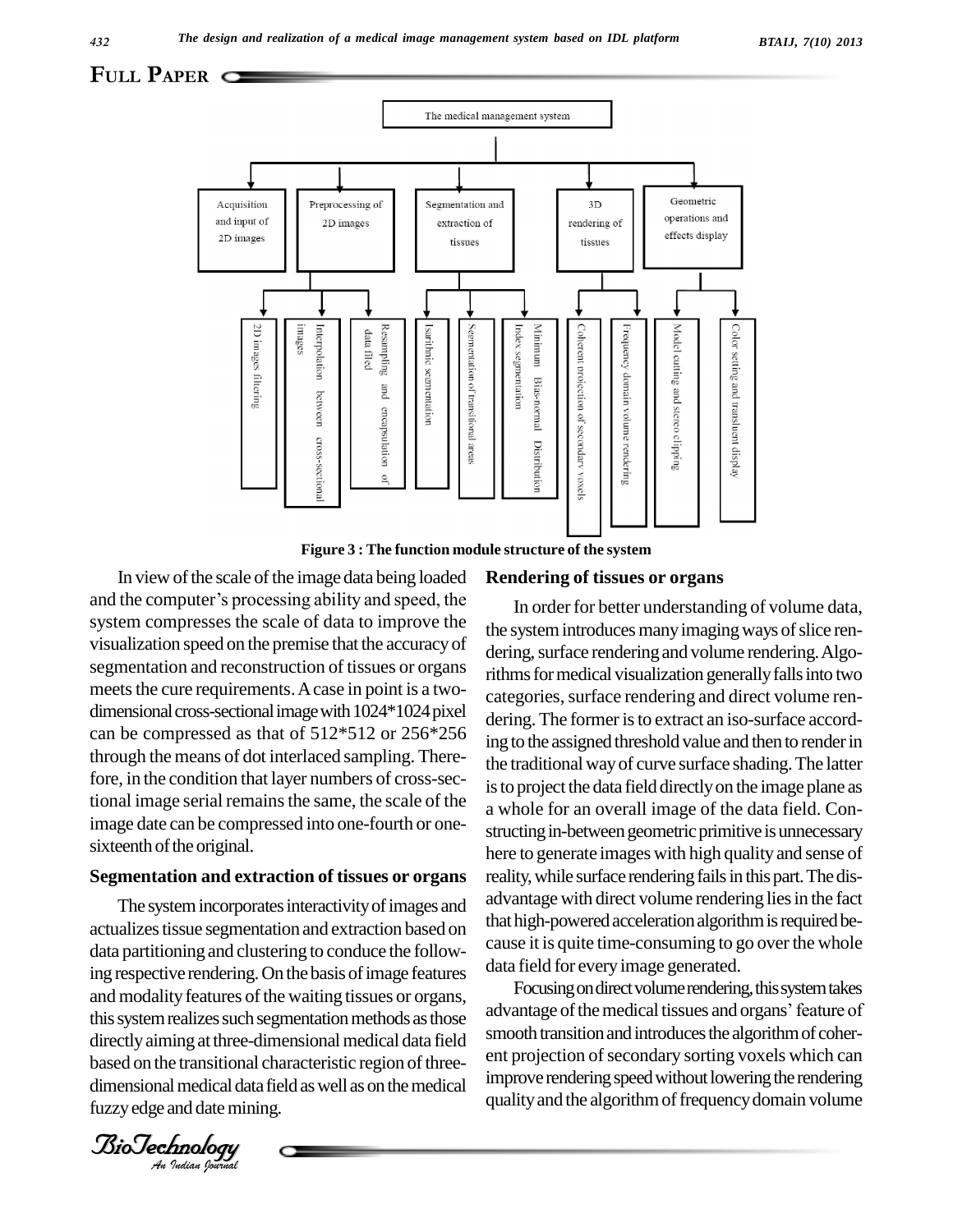rendering which can improve edge volume rending.

## **Interactive rendering**

Volume interactivity is the best way to understand volume data solidly, with the system's interactivity being incorporated in every image module. This system mainly uses the technology of tracking ball to realize interactivity and is capable of rotating to any direction, translating, zooming as well asmodulating colors and opacity interactively.

# **Tissue localization**

Localizing pathological changes is of great importance in medical diagnosis. Giving plenty of consider-<br>ation to medical practices in the course of imaging the  $(a)$  $a = 0^\circ, \beta = 0^\circ, \gamma = 30^\circ$ ation to medical practices in the course of imaging, the system can localize data conveniently, measure the size of the tissue localized, to cut the reconstructed model in a given plane and to get the shape of the cutting plane. Since interior tissues can be seen through the cutting of exterior tissues, stereo clipping is to cut a clip in the exterior tissue through which the interior tissue can be seen.





volume rendering

(a) Effect diagram of surface (b) Effect diagram of rendering **Figure 4 : Comparison diagram of the effects**



(a) Effect diagram of slices



X axis direction slices in Y axis **Figure 5 : Effect diagram of volume rendering and slicesin every direction**

# **PART DEMOSTRATION OFTHE SYSTEM**

Comparison between the effect of surface rendering and volume rendering can see Figure 4; effect diagram of volume rendering before slicing and slices in every direction. Can see Figure5; effect diagram of positive and negative angles of Z-axis rotation can see Figure 6.







(b) α=  $0^{\circ}$ , β=  $0^{\circ}$ , γ=  $0^{\circ}$  $(c)\alpha = 0^{\circ}, \beta = 0^{\circ}, \gamma = -30^{\circ}$ **Figure 6 : Rendering effect diagram of Z-axis rotation of data field**

# **CONCLUSION**

This paper designs and realizes a 3D medicalim age management system based on the IDL platform with reference to the latest research findings in visualization and other related fields, and offers several effect diagrams of the system. The test results show that the system is capable of representing all the information of the visualization tissues authenticallyon the platformof an average PC. Furthermore, thanks to the modularization visualization tissues authentically on the platform of an<br>average PC. Furthermore, thanks to the modularization<br>structure in design, the system's independence in functional structure is ensured, new function modules can be added conveniently. Consequently, three-dimensional medical data field visualization can be easily and con veniently rendered and managed.

# **REFENENCES**

- **[1]** H.Ray, H.S.Pister; Ray-casting architectures for 3D visualization, IEEE J.Comp.Grap., **3**, 210-223<br> **[2]** K.T.Lohmann, E.G.Gundelfinger; Brain viewÿA **(2009)**.
- K.1. Lonmann, E.G. Gundelfinger; Brain viewyA<br>computer program for reconstruction and visualization of 3D data sets, J.Neur.Meth., **84**, 143-154 **(2008)**.
- *An***[3]** X.W.Li,C.Y.Hao;Anew projection algorithmbased on feature region, J.Soft., **54**, 78-83 **(2012)**.
- **[4]** X.W.Li, C.Y.Hao; An algorithm for improving im age quality. J.Comp., **21**, 329-331 **(2011)**.

*Indian Journal*